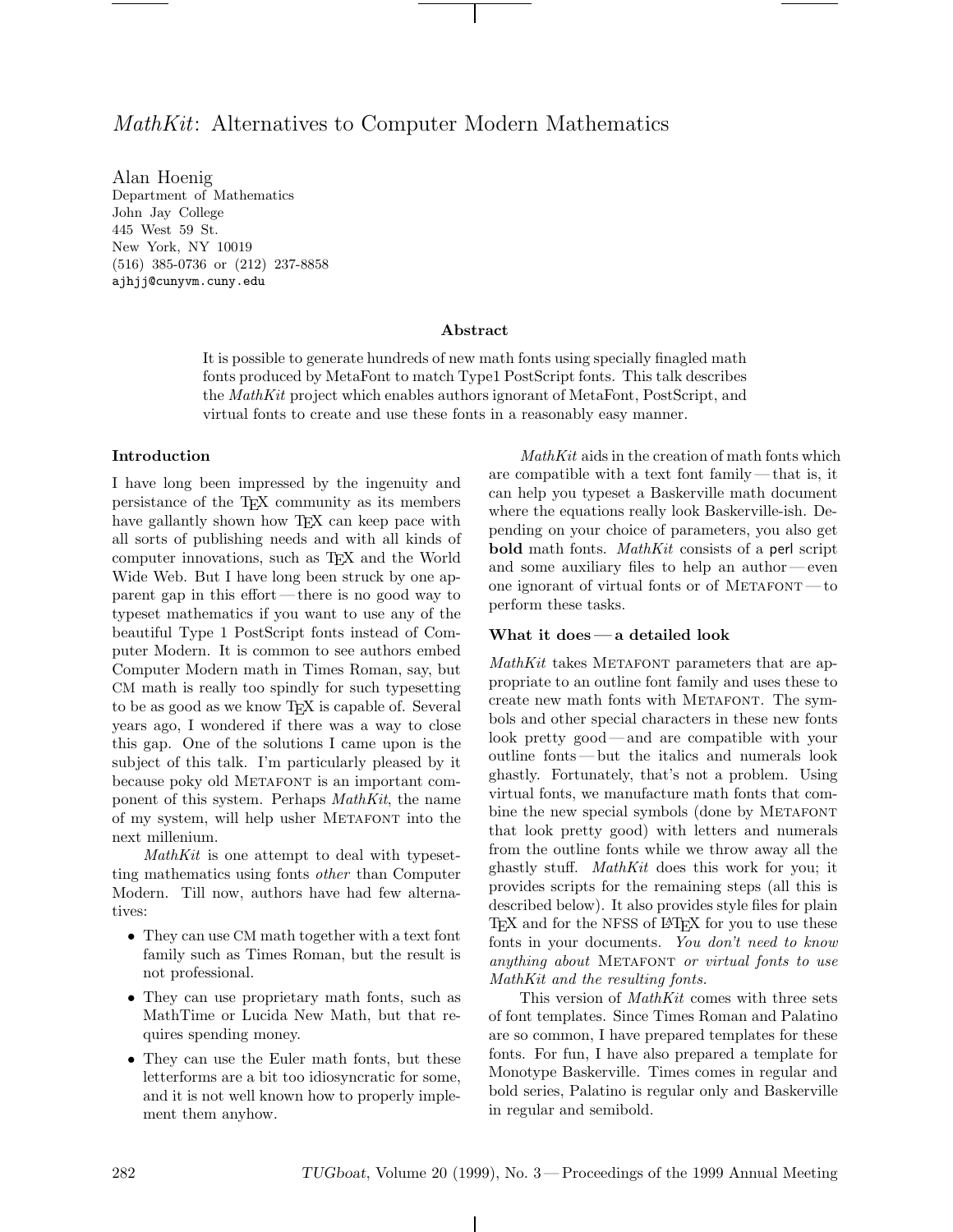# **Unbound Orbits: Deflection of Light by the Sun**

Consider a particle or photon approaching the sun from very great distances. At infinity the metric is Minkowskian, that is,  $A(\infty) = B(\infty) = 1$ , and we expect motion on a straight line at constant velocity *V*

$$
b \simeq r \sin(\phi - \phi_{\infty}) \simeq r(\phi - \phi_{\infty})
$$
  
-
$$
V \simeq \frac{d}{dt}(r \cos(\phi - \phi_{\infty})) \simeq \frac{dr}{dt}
$$

where *b* is the "impact parameter" and  $\phi_{\infty}$  is the incident direction. We see that they do satisfy the equations of motion at infinity, where  $A = B = 1$ , and that the constants of motion are

$$
\tilde{J} = bV^2 \tag{1}
$$

$$
E = 1 - V^2 \tag{2}
$$

(Of course a photon has  $V = 1$ , and as we have already seen, this gives  $E =$ 0.) It is often more convenient to express  $\tilde{\jmath}$  in terms of the distance  $r_0$  of closest approach to the sun, rather than the impact parameter *b*. At  $r_0$ ,  $dr/d\phi$  vanishes, so our earlier equations give

$$
\mathcal{J} = r_0 \left( \frac{1}{B(r_0)} - 1 + V^2 \right)^{1/2}
$$

The orbit is then described by

$$
\phi(r) = \phi_{\infty} + \int_{r}^{\infty} \left\{ \frac{A^{\frac{1}{2}}(r) dr}{r^{2} \left( \frac{1}{r_{0}^{2}} \left[ \frac{1}{B(r) - 1 + V^{2}} \right] \left[ \frac{1}{B(r) - 1 + V^{2}} \right]^{-1} - \frac{1}{r^{2}} \right)^{\frac{1}{2}} \right\}.
$$

The total change in  $\phi$  as *r* decreases from infinity to its minimum value  $r_0$  and then increases again to infinity is just twice its change from  $\infty$  to  $r_0$ , that is,  $2|\phi(r_0) \phi'_{\infty}$ . If the trajectory were a straight line, this would equal just  $\pi$ ;

$$
\Delta \phi = 2|\phi(r_0) - \phi_{\infty}| - \pi.
$$

If this is positive, then the angle  $\phi$  changes by more than  $180^\circ$  , that is, the trajectory is bent *toward* the sun; if  $\Delta\phi$  is negative then the trajectory is bent away from the sun.

**Figure 1**: Here are Baskerville-like math fonts, produced by *MathKit*, together with Baskerville text fonts.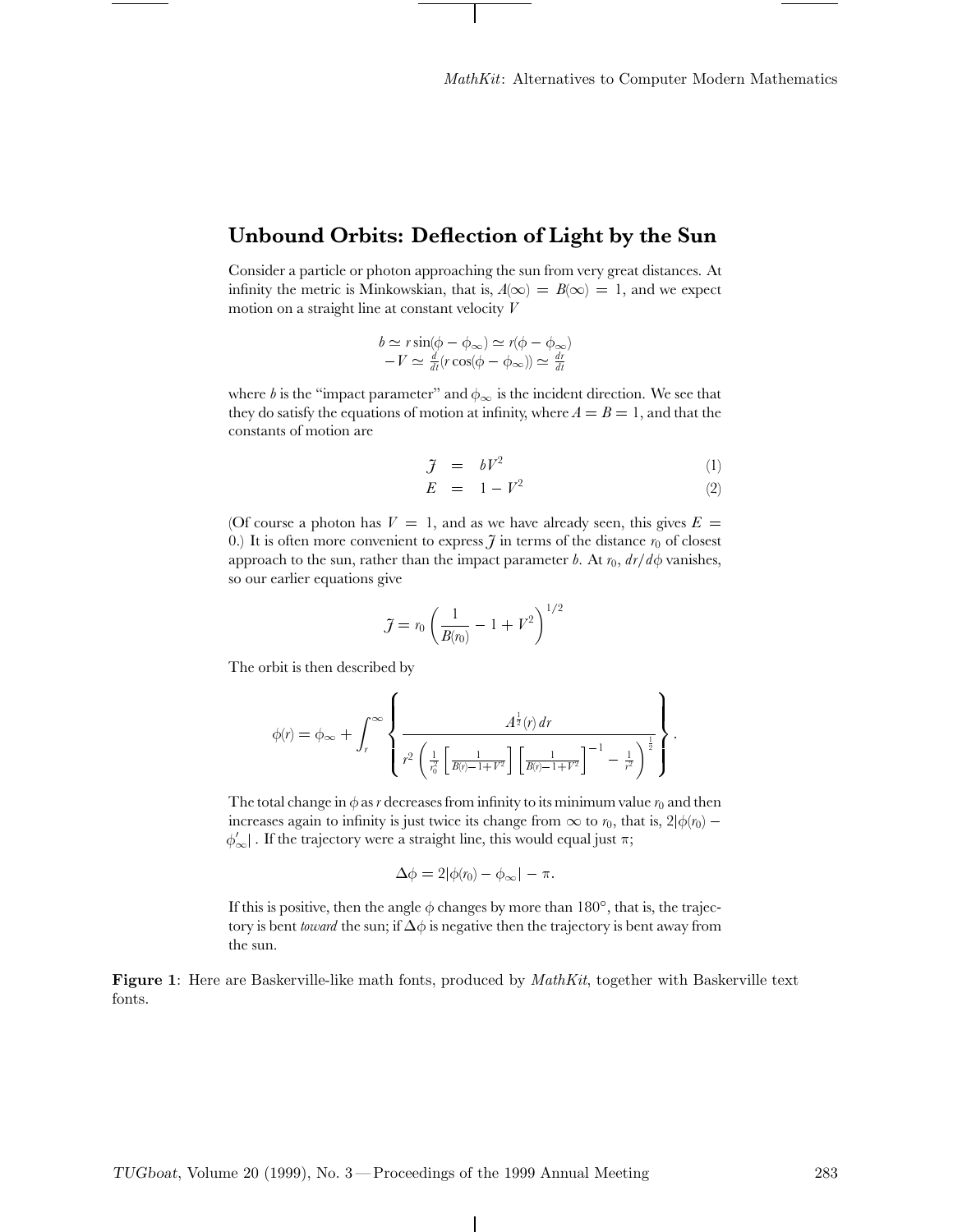# Alan Hoenig

However, I have had excellent luck matching one of the templates with a non-related text family. The Baskerville-like template works very nicely with Monotype Janson and Adobe Caslon, for example. Consequently, it is possible to generate not three new math font families, but *hundreds* of them, as the title to this document proclaims.

# **What you get as final output**

*MathKit* itself produces lots and lots of scripts and batch files. Once these are properly executed you get the following:

- 1. Detailed instructions, both onscreen and in a small ASCII file, telling you how to proceed.
- 2. Virtual fonts for math and text typesetting. You will also get fonts for bold math if a template containing bold parameters is supplied.
- 3. Style files for plain T<sub>E</sub>X and L<sup>AT</sup>E<sub>X</sub> (NFSS). These files support bold math if bold parameter templates were present.

# **What you will need**

All files can be found on any CTAN or mirror site, unless otherwise noted.

- 1. First off, you will need current versions of TEX and METAFONT. They must be sufficiently recent to support virtual fonts.
- 2. fontinst, version 1.5 or better. To install this software, retrieve *all* files from the

### fonts/utilities/fontinst/inputs

area.

- 3. For plain TEX, Damian Cudgley's pdcfsel font selection macros are required. These can be found in macros/plain/contrib/pdcmac.
- 4. Perl needs installation as well: version 5 of Perl, a freely-available utility for all computer platforms and easily obtained from many computer archives and CD-ROM software collections. This is simply a matter of placing the perl executable somewhere on your computer's search path.
- 5. Your text fonts need to have been installed using Karl Berry's fontnaming conventions. Furthermore, these fonts must have been installed following the original TEX encoding, often denoted as OT1 or ot1.
- 6. Working copies of the TEXware utilities tftopl and vptovf, which should already be part of your T<sub>E</sub>X installation. Make sure both these executables are in some part of your computer's search path.

# **Installation**

Installation of *MathKit* consists of three steps:

- 1. Create a directory called mathkit, and install all the *MathKit* files in it.
- 2. Create a work directory below mathkit; switch to this directory to do all your work.
- 3. Finally, there are a few parameters that need *careful* adjustment at the beginning of the file mathkit.par. Check the documentation for more details.

*MathKit* also makes it possible to typeset with some special font types, including blackboard bold, calligraphic, Fraktur, typewriter monospaced, and sans serif, and will provide typesetting commands for these fonts, provided the latter exist. Except for sans serif, though, you have relatively little choice in which kinds of fonts to install. These fonts and font sources are all available on CTAN. Here's what *MathKit* expects:

- *MathKit* uses the calligraphic alphabet in the Computer Modern symbol fonts.
- The typewriter font must be installed under the name cmtt10 and you will need an outline form of this font.
- You will need the eufm10 Euler Fraktur font in outline form for Fraktur typesetting.
- You will need the METAFONT source for Alan Jeffrey's blackboard bold fonts for blackboard bold typesetting. On CTAN, these can be found in the fonts area, or perhaps fonts/bbold.
- You have much greater freedom for sans serif fonts, as discussed above.

### **Executing the software**

The main *MathKit* script requires three parameters at the command line:

- 1. The name of the parameter template: tm refers to Times-like parameters, pl to Palatino-like, and bv to Baskerville-like.
- 2. The name under which text fonts are installed. This is apt to be something like ptm or mnt for Adobe Times or Monotype Times New Roman, ppl for Palatino, and mbv for Monotype Baskerville (which is *quite* different from ITC New Baskerville). As mentioned above, though, you are welcome to any properly installed text font family as well. Simply specify its fontname abbreviation at the command line.
- 3. The encoding your fonts follow. Only OT1 (original TEX encoding) or maybe ot1 are currently allowed. Use ot1 if your system doesn't allow uppercase file names.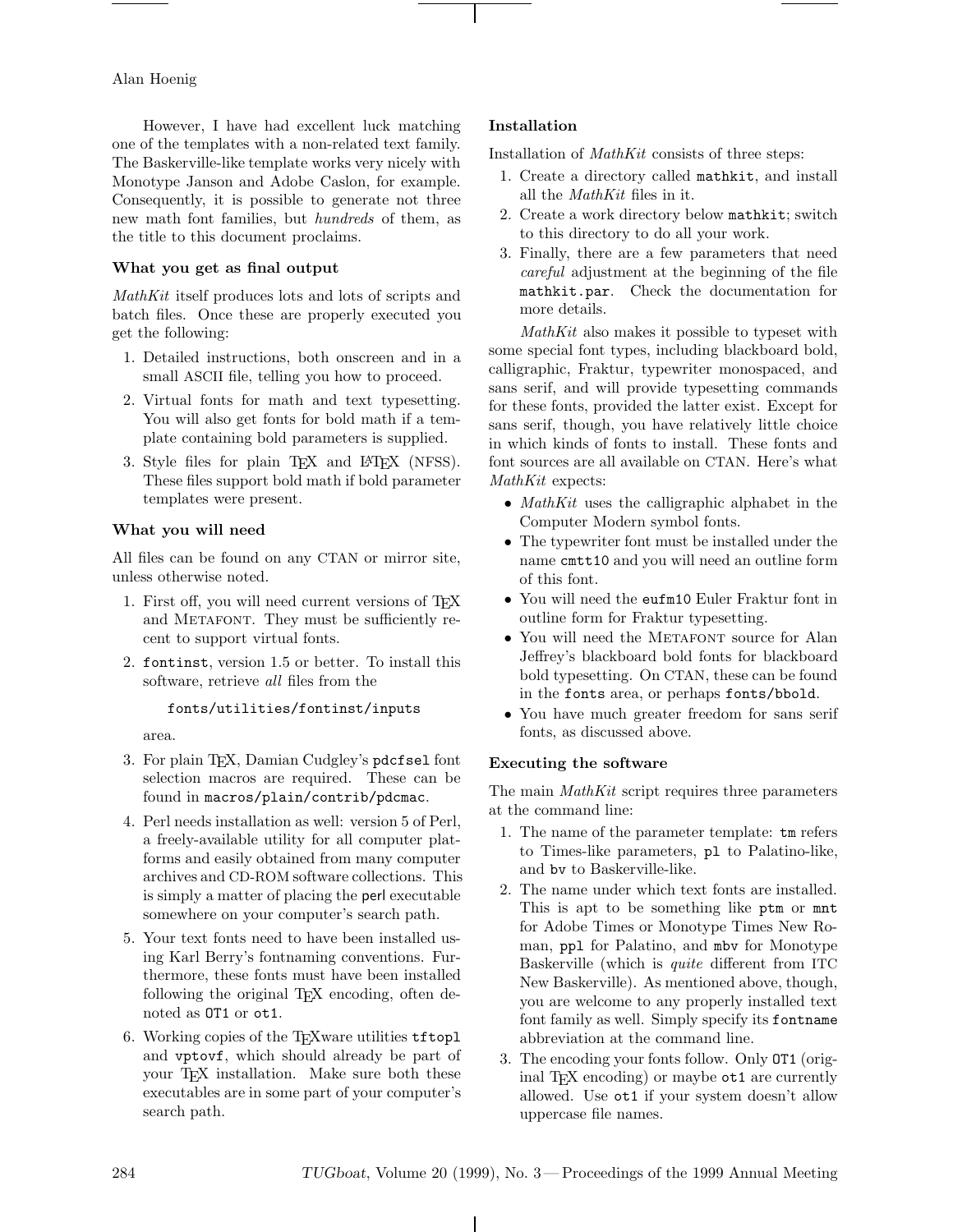# **Unbound Orbits: Deflection of Light by the Sun**

Consider a particle or photon approaching the sun from very great distances. At infinity the metric is Minkowskian, that is,  $A(\infty) = B(\infty) = 1$ , and we expect motion on a straight line at constant velocity *V*

$$
b \simeq r \sin(\phi - \phi_{\infty}) \simeq r(\phi - \phi_{\infty})
$$
  
-V \simeq  $\frac{d}{dt}(r \cos(\phi - \phi_{\infty})) \simeq \frac{dr}{dt}$ 

where *b* is the "impact parameter" and  $\phi_{\infty}$  is the incident direction. We see that they do satisfy the equations of motion at infinity, where  $A = B =$ 1, and that the constants of motion are

$$
J = bV^2 \tag{1}
$$

$$
E = 1 - V^2 \tag{2}
$$

(Of course a photon has  $V = 1$ , and as we have already seen, this gives  $E = 0$ .) It is often more convenient to express *J* in terms of the distance  $r_0$ of closest approach to the sun, rather than the impact parameter *b*. At *r*0, *dr*/*d*φ vanishes, so our earlier equations give

$$
J = r_0 \left(\frac{1}{B(r_0)} - 1 + V^2\right)^{1/2}
$$

The orbit is then described by

$$
\phi(r) = \phi_{\infty} + \int_{r}^{\infty} \left\{ \frac{A^{\frac{1}{2}}(r) dr}{r^{2} \left( \frac{1}{r_{0}^{2}} \left[ \frac{1}{B(r)-1+V^{2}} \right] \left[ \frac{1}{B(r)-1+V^{2}} \right]^{-1} - \frac{1}{r^{2}} \right)^{\frac{1}{2}} \right\}.
$$

The total change in  $\phi$  as *r* decreases from infinity to its minimum value  $r_0$  and then increases again to infinity is just twice its change from  $\infty$  to  $r_0$ , that is,  $2|\phi(r_0) - \phi'_{\infty}|$ . If the trajectory were a straight line, this would equal just  $\pi$ ;

$$
\Delta \phi = 2|\phi(r_0) - \phi_{\infty}| - \pi.
$$

If this is positive, then the angle  $\phi$  changes by more than 180°, that is, the trajectory is bent toward the sun; if  $\Delta \phi$  is negative then the trajectory is bent away from the sun.

**Figure 2**: Palatino-like fonts with Palatino text.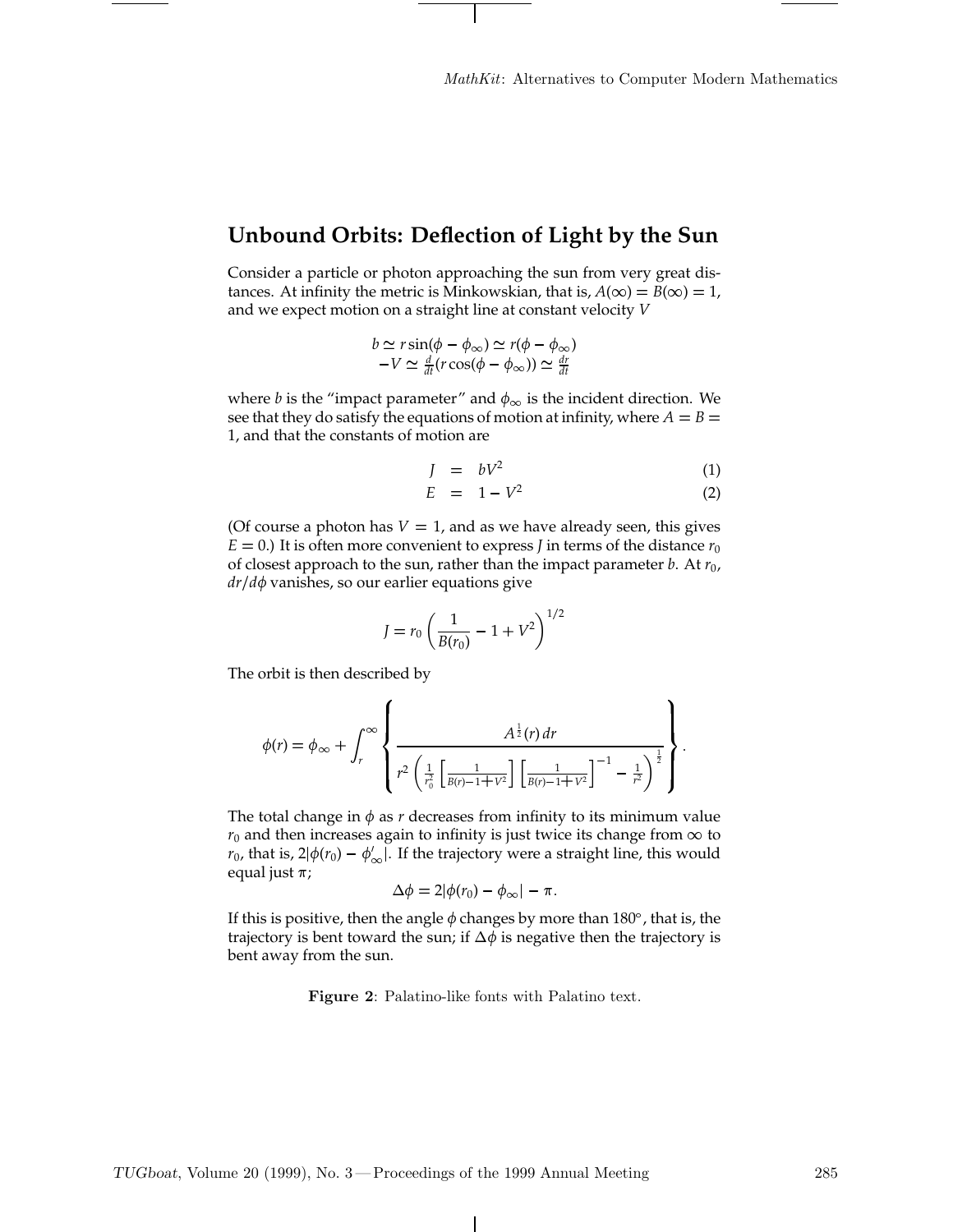Alan Hoenig

For example, I type

perl ../mathkit tm ptm OT1

in my work directory to create Times-like fonts following the original T<sub>F</sub>X encoding. To create my Janson/Baskerville fonts, I type

../mathkit bv mjn OT1

at the command line.

Currently, you get bold math fonts *unless* you choose the Palatino-like pl template.

# **Making the fonts**

The following steps complete the font creation. Perform them all within the *MathKit* work directory (Step 2 in the "Installation" section).

- 1. Execute the file makegf.bat to have META-FONT create your pixel fonts. This step will take some time.
- 2. You will need to compress all the pixel files. Inside UNIX, you can do this via a series of commands such as

```
foreach X (*.600gf)
foreach? gftopk $X $X:r.600pk
foreach? end
```
Not all operating systems are so accommodating, so there is a file called makepk.bat which may be helpful in this regard. **Caution:** before executing this script, it will almost surely be necessary to edit it.

- 3. Execute the script makepl.bat to create some property list files needed by TEX.
- 4. Run the file makevp.tex through TFX. That is, execute the command tex makevp or something appropriate for your system. This step will take lots of time. Along with lots of superfluous files, this creates many virtual property list files with extension .vpl.
- 5. Create the actual virtual files by running every .vpl file through the program vptovf. You can do this easily in UNIX:

```
foreach X (*.vpl)
foreach? vptovf $X $X:r.vf $X:r.tfm
foreach? end
```
Even easier— execute the file makevf.bat that *MathKit* creates for you.

6. Test your fonts by processing testmath.tex (for LATEX users) or testmatp.tex (plain TEX) and then printing it. If adjustments are necessary, return to step 4 (run tex makevp) and proceed from that point onward. Adjustments to your fonts will be discussed below.

7. Only when you are completely satisfied with your new fonts should you execute the script putfonts.bat, which moves font files and style files to their proper places.

That still leaves behind files with extensions .log, .mtx, .pl, .vpl, .bat, .600gf (or something similar), and several other miscellaneous other files. You may safely delete all these.

**Fine tuning and character adjustment** The only adjustment that should be necessary are spacing adjustments to improve the appearance of overthe-character accents, subscripts, and character placement. The two test files that enable you test this are testmath.tex (for  $L^2$ F $\overline{K}$ ) and testmatp.tex (plain). Run one of these files through TEX and examine the printed output carefully. *MathKit* will have made two or more adjustment files for you that facilitate making changes to character spacing.

Font mongers note: you may be able to finetune the characters themselves by adjusting the parameter values in the *template* files to other than those provided. Feel free! If you find a particularly fine set of values different from what I have provided, I would be grateful if you passed them along to me.

# **Using your new fonts**

*MathKit* produces two style files, one for LATEX and one for plain. Their file names are formed according to the naming scheme

 $z \langle mock-family \rangle \langle font-family \rangle$ 

Here,  $\langle mock-family\rangle$  is the two-character designation for one of the font parameter templates (such as tm, pl, or bv); the word 'mock' refers to the fact that these fonts imitate but don't equal the actual fonts in this family.  $\langle font-family\rangle$  is the Berry family designation. Thus, if I create a Times-like set of fonts for use with font family ptm, I would find files ztmptm.sty (IATEX) and ztmptm.tex (plain). In the same way, the style files for mock-Palatino and mock-Baskerville fonts are named zplppl and zbvmbv (with the appropriate extensions). Style files for my Baskerville/Janson math fonts have names beginning with zbvmjn.

**Plain TEX** At the top of your file, include the statement

### \input ztmmnt

(or whatever the style file name is). Then, standard font nicknames such as \it and \bf and the math toggles \$ and \$\$ will refer to these new fonts.

If bold fonts have been generated, a command \boldface typesets everything in boldface — prose,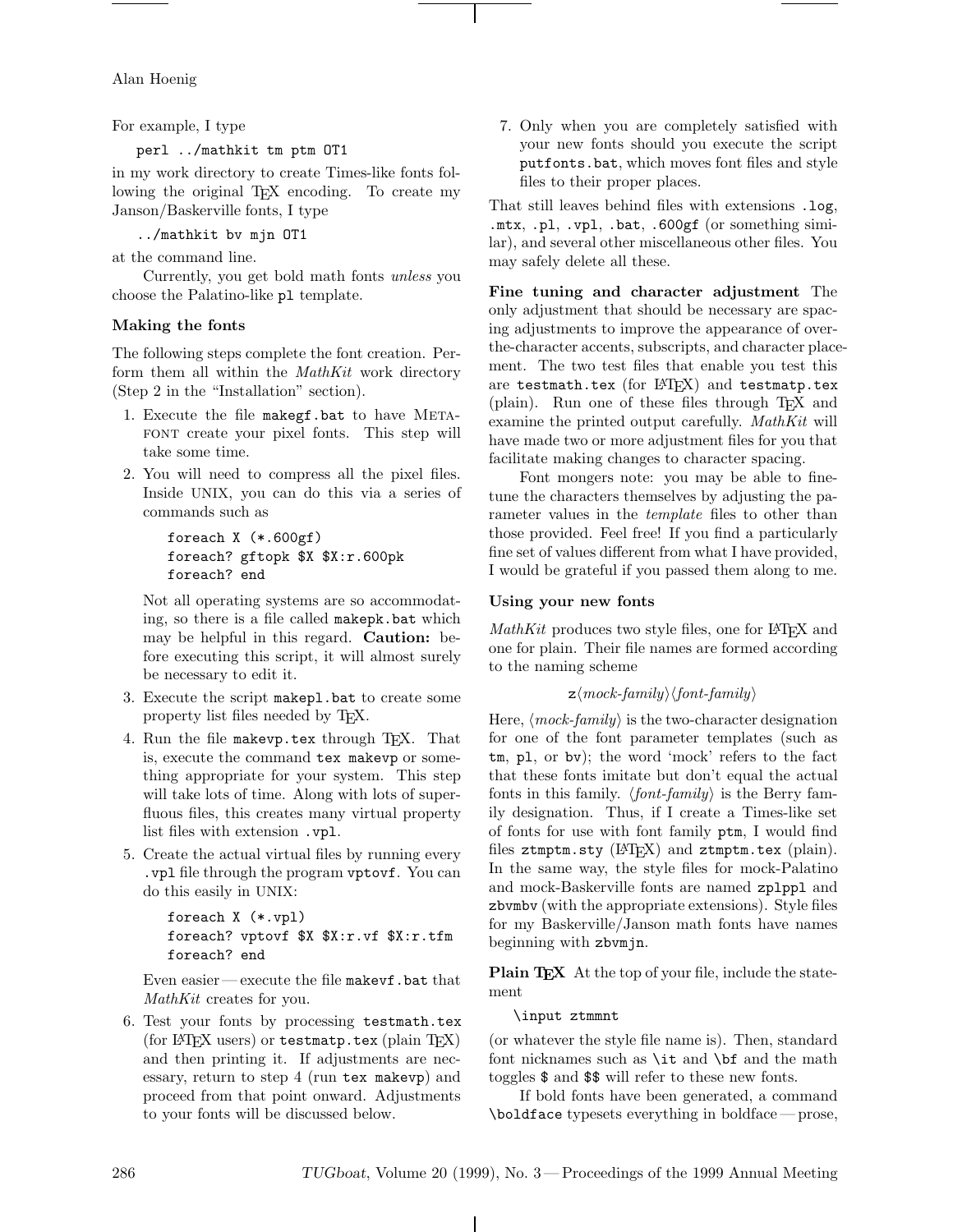# **Unbound Orbits: Deflection of Light by the Sun**

Consider a particle or photon approaching the sun from very great distances. At infinity the metric is Minkowskian, that is,  $A(\infty) = B(\infty) = 1$ , and we expect motion on a straight line at constant velocity *V*

$$
b \simeq r \sin(\phi - \phi_{\infty}) \simeq r(\phi - \phi_{\infty})
$$
  
-V \simeq  $\frac{d}{dt}$  (r cos( $\phi - \phi_{\infty}$ )) \simeq  $\frac{dr}{dt}$ 

where *b* is the "impact parameter" and  $\phi_{\infty}$  is the incident direction. We see that they do satisfy the equations of motion at infinity, where  $A = B = 1$ , and that the constants of motion are

$$
J = bV^2 \tag{1}
$$

$$
E = 1 - V^2 \tag{2}
$$

(Of course a photon has  $V = 1$ , and as we have already seen, this gives  $E = 0$ .) It is often more convenient to express *J* in terms of the distance  $r_0$  of closest approach to the sun, rather than the impact parameter *b*. At  $r_0$ ,  $dr/d\phi$  vanishes, so our earlier equations give

$$
J = r_0 \left( \frac{1}{B(r_0)} - 1 + V^2 \right)^{1/2}
$$

The orbit is then described by

$$
\phi(r) = \phi_{\infty} + \int_{r}^{\infty} \left\{ \frac{A^{\frac{1}{2}}(r) dr}{r^{2} \left( \frac{1}{r_{0}^{2}} \left[ \frac{1}{B(r) - 1 + V^{2}} \right] \left[ \frac{1}{B(r) - 1 + V^{2}} \right]^{-1} - \frac{1}{r^{2}} \right)^{\frac{1}{2}}} \right\}.
$$

The total change in  $\phi$  as *r* decreases from infinity to its minimum value  $r_0$ and then increases again to infinity is just twice its change from  $\infty$  to  $r_0$ , that is,  $2|\phi(r_0) - \phi'_{\infty}|$ . If the trajectory were a straight line, this would equal just  $\pi$ ;

$$
\Delta \phi = 2|\phi(r_0) - \phi_{\infty}| - \pi.
$$

If this is positive, then the angle  $\phi$  changes by more than 180 $^{\circ}$ , that is, the trajectory is bent *toward* the sun; if  $\Delta \phi$  is negative then the trajectory is bent away from the sun.

## **Figure 3**: Times Roman math + Times Roman text.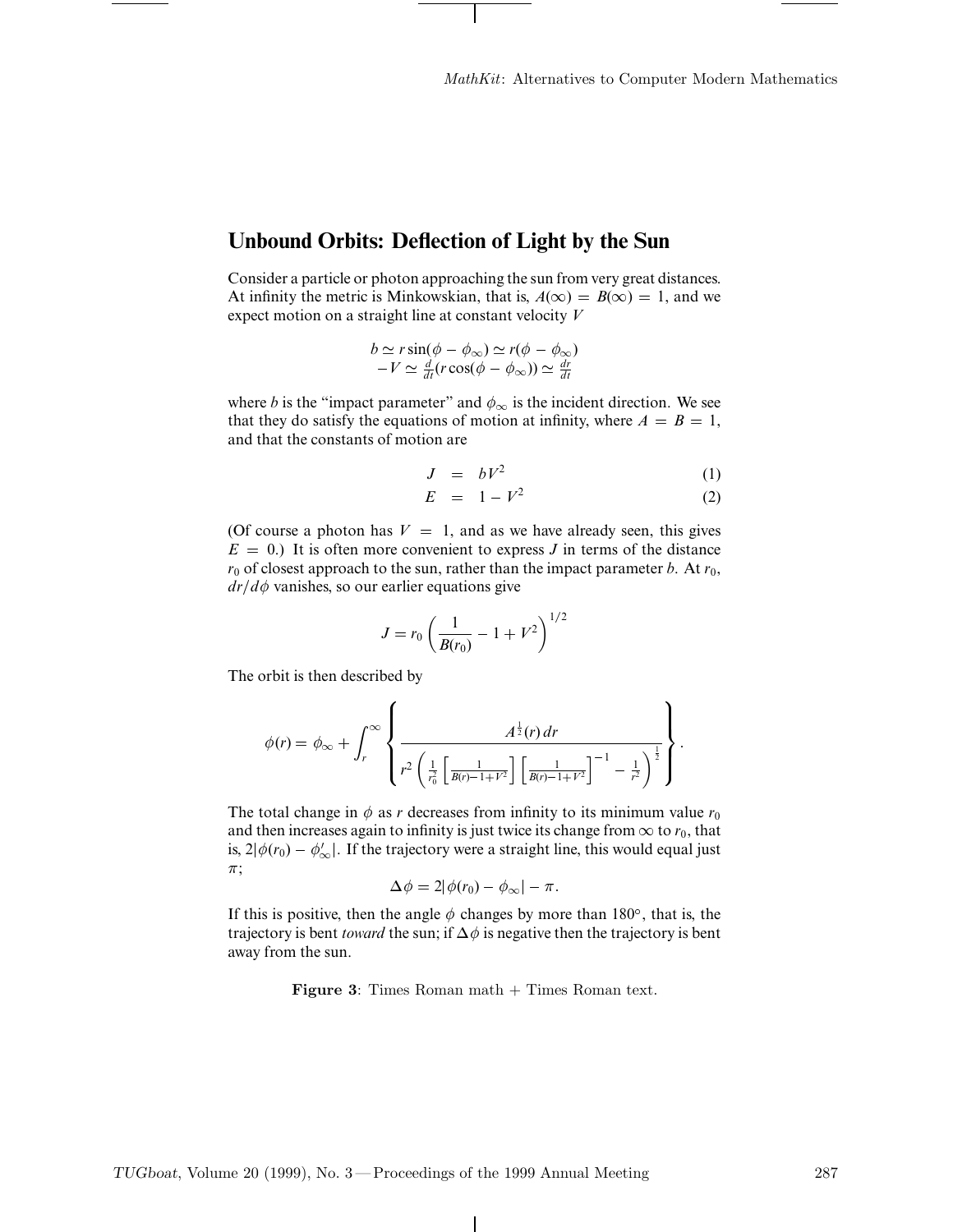# Alan Hoenig

mathematics, whatever. Bold math may be appropriate for bold captions, sections heads, and the like. Like any other font-changing command, this command should be placed within grouping symbols.

**LAPEX** and **NFSS** You simply need to include the style name as part of the list of packages that you use in the document. Thus, a typical document would have a statement like

\usepackage{ztmptm,epsf,pstricks,...}

at the outset.

If *MathKit* has created bold math fonts for you, a boldface environment will typeset everything in that environment as bold, including all mathematics.

# **Math support for other font families**

The parameters for the font families are contained in files with names like tm.mkr, tm.mks, or tm.mkb. The extensions refer to "*MathKit* regular", "*Math-Kit* semibold", or "*MathKit* bold" sets of parameters. The current *MathKit* assumes that you will be creating at most one of the set of bold or semibold fonts but not both.

It was surprisingly easy to prepare these parameter files. I prepared a test document in which individual characters were printed on a baseline at a size of 750 pt. It's (relatively) easy to measure the dimensions of such large characters and Metafont can be asked to divide by 75 to compute the proper dimension for ten-point fonts. It was particularly easy for me to make these measurements as I used Tom Rokicki's superior implementation of TEX for NeXTStep. This package contains on-screen calipers, which take all the work out of this chore.

If you plan to create your own parameter files for other font families, please use the supplied files as models. Make sure all measurements are given in

terms of sharped points pt#; <sup>1</sup> *MathKit* looks for this string. And please consider placing this information on CTAN.

# **Other details; in conclusion . . .**

For additional information, please see my book, *TEX Unbound*. Sample output using *MathKit*-tweaked fonts appears throughout this article. The current version of *MathKit* is in the fonts/utilities/ mathkit area of CTAN. Additional details concerning *MathKit* can be found in the documentation file mathkit.tex, part of this package.

Interested authors may care to investigate the author's companion package, MathInst, the current version of which appears in the fonts/utilities/ mathinst area of CTAN. In case you have Math-Time, Lucida New Math, Euler, or Mathematica math fonts, MathInst provides scripts for installing these fonts with text fonts of your choice.

This software is issued as is, subject to the usual GNU copyleft agreement.<br>If you have any questions, comments, or bug re-

ports, please send them along to me.

# **References**

- [1] Bouche, Thierry. "Diversity in Math Fonts." TUGboat **19**,2 (1998), pp.121–135.
- [2] Hoenig, Alan. "Alternatives to Computer Modern Mathematics." TUGboat **19**,2 (1998), pp. 176–187.
- [3] Hoenig, Alan. *TEX Unbound: L*A*TEX and TEX Strategies for Fonts, Graphics, and More*. New York: Oxford University Press, 1999.
- [4] Horn, Berthold. "Where Are the Math Fonts?" TUGboat **14**,3 (1993), pp. 282–284.
- [5] Knuth, Donald E. The METAFONTbook. Reading, Mass.: Addison-Wesley, 1986.

<sup>1</sup> 'Sharped points' are " 'true' units of measure, which remain the same whether we are making a font at high or low resolution" (The METAFONTbook, p. 33). See also pp. 32–35, 91–99, 102–103, 268, and 315 — all in The METAFONTbook.